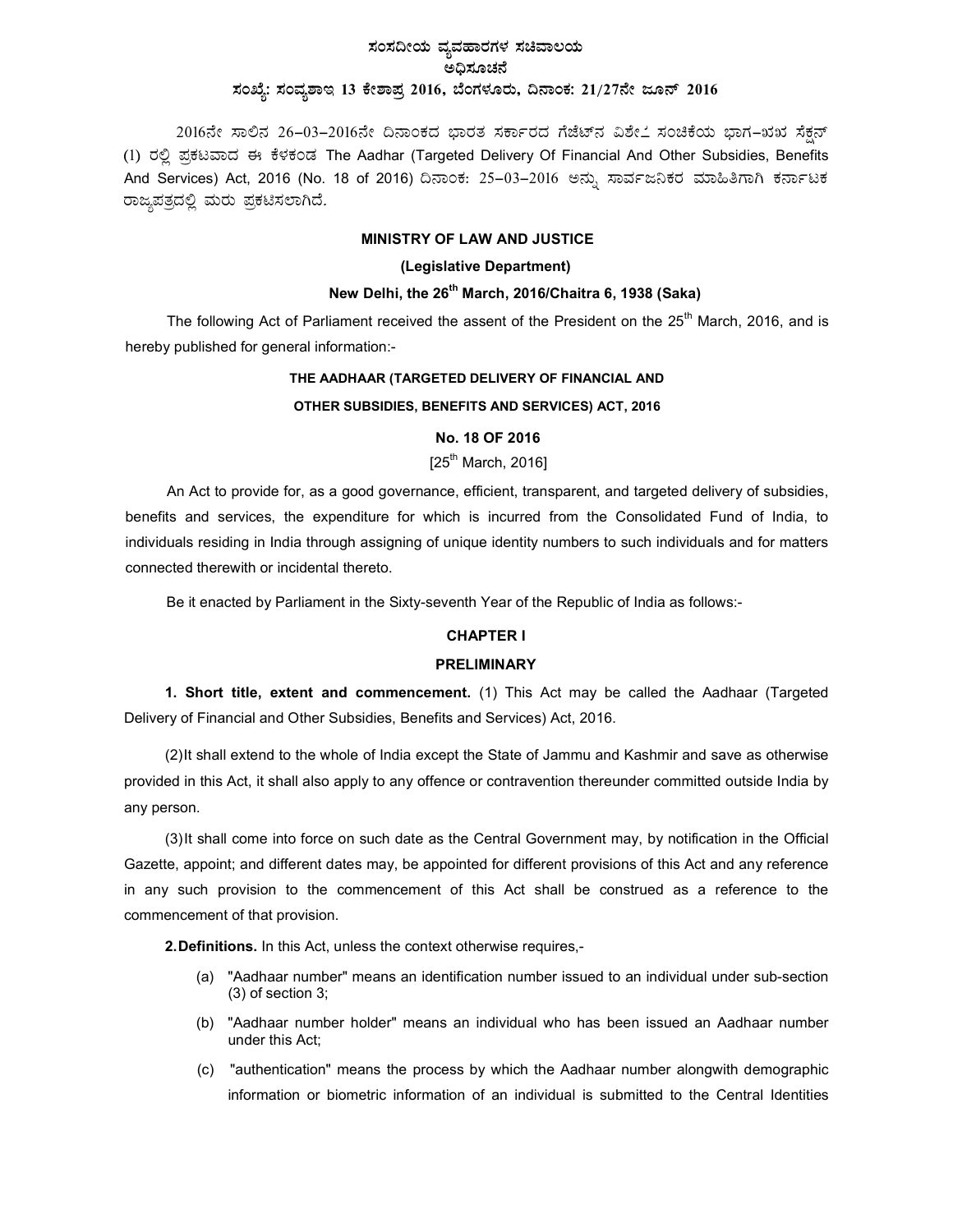Data Repository for its verification and such Repository verifies the correctness, or the lack thereof, on the basis of information available with it;

- (d) "authentication record" means the record of the time of authentication and identity of the requesting entity and the response provided by the Authority thereto;
- (e) "Authority" means the Unique Identification Authority of India established under sub-section (1) of section 11;
- (f) "benefit" means any advantage, gift, reward, relief, or payment, in cash or kind, provided to an individual or a group of individuals and includes such other benefits as may be notified by the Central Government;
- (g) "biometric information" means photograph, finger print, Iris scan, or such other biological attributes of an individual as may be specified by regulations;
- (h) "Central Identities Data Repository" means a centralised database in one or more locations containing all Aadhaar numbers issued to Aadhaar number holders along with the corresponding demographic information and biometric information of such individuals and other information related thereto;
- (i) "Chairperson" means the Chairperson of the Authority appointed under section 12;
- (j) "core biometric information" means finger print, Iris scan, or such other biological attribute of an individual as may be specified by regulations;
- (k) "demographic information" includes information relating to the name, date of birth, address and other relevant information of an individual, as may be specified by regulations for the purpose of issuing an Aadhaar number, but shall not include race, religion, caste, tribe, ethnicity, language, records of entitlement, income or medical history;
- (l) "enrolling agency" means an agency appointed by the Authority or a Registrar, as the case may be, for collecting demographic and biometric information of individuals under this Act;
- (m) "enrolment" means the process, as may be specified by regulations, to collect demographic and biometric information from individuals by the enrolling agencies for the purpose of issuing Aadhaar numbers to such individuals under this Act;
- (n) "identity information" in respect of an individual, includes his Aadhaar number, his biometric information and his demographic information;
- (o) "Member" includes the Chairperson and Member of the Authority appointed under section 12;
- (p) "notification" means a notification published in the Official Gazette and the expression "notified" with its cognate meanings and grammatical variations shall be construed accordingly;
- (q) "prescribed" means prescribed by rules made by the Central Government under this Act;
- (r) "records of entitlement" means records of benefits, subsidies or services provided to, or availed by, any individual under any programme;
- (s) "Registrar" means any entity authorised or recognised by the Authority for the purpose of enrolling individuals under this Act;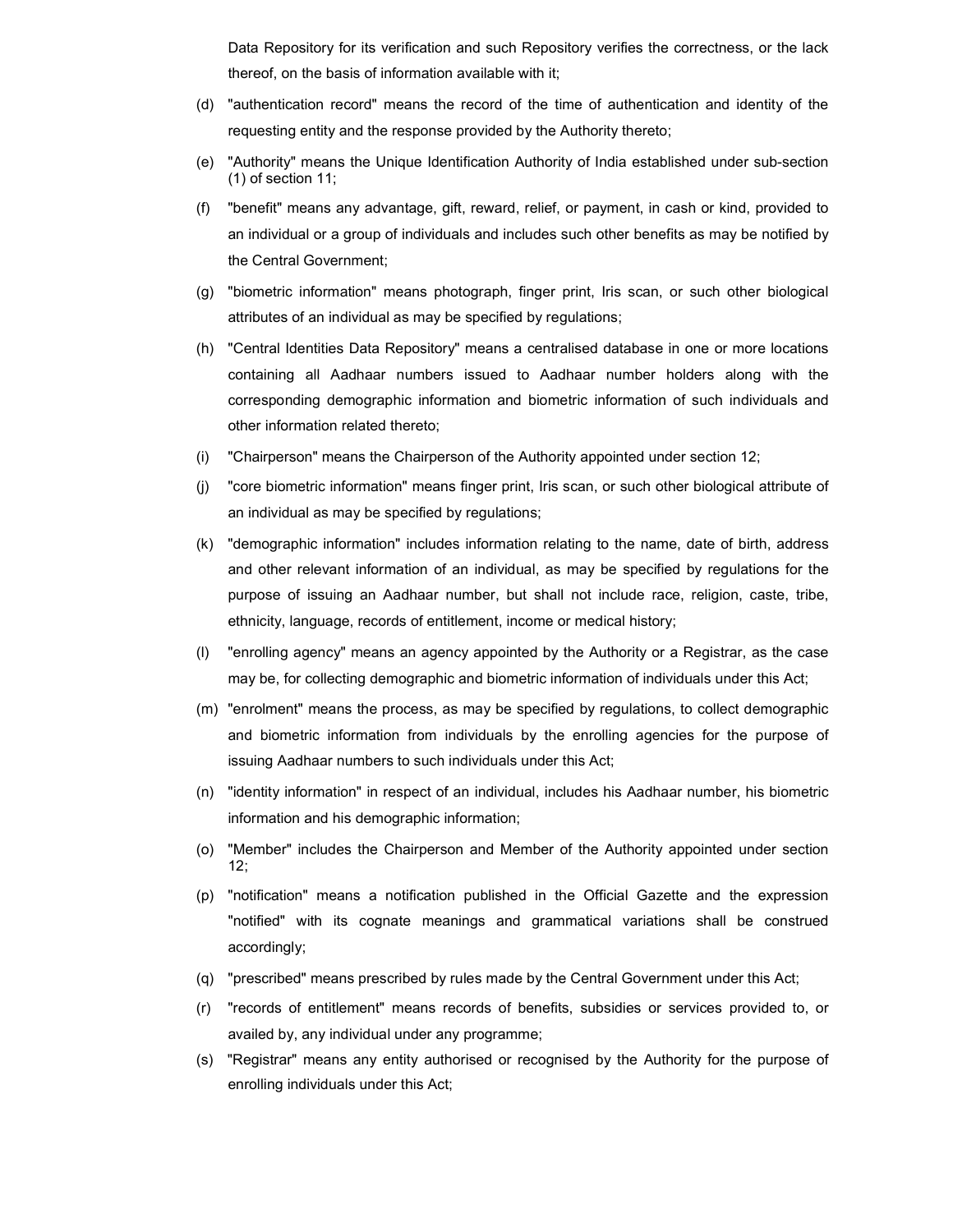- (t) "regulations" means the regulations made by the Authority under this Act;
- (u) "requesting entity" means an agency or person that submits the Aadhaar number, and demographic information or biometric information, of an individual to the Central Identities Data Repository for authentication;
- (v) "resident" means an individual who has resided in India for a period or periods amounting in all to one hundred and eighty-two days or more in the twelve months immediately preceding the date of application for enrolment;
- (w) "service" means any provision, facility, utility or any other assistance provided in any form to an individual or a group of individuals and includes such other services as may be notified by the Central Government;
- (x) "subsidy" means any form of aid, support, grant, subvention, or appropriation, in cash or kind, to an individual or a group of individuals and includes such other subsidies as may be notified by the Central Government.

# CHAPTER II

#### ENROLMENT

3. Aadhaar number. (1) Every resident shall be entitled to obtain an Aadhaar number by submitting his demographic information and biometric information by undergoing the process of enrolment:

Provided that the Central Government may, from time to time, notify such other category of individuals who may be entitled to obtain an Aadhaar number.

(2) The enrolling agency shall, at the time of enrolment, inform the individual undergoing enrolment of the following details in such manner as may be specified by regulations, namely:-

- (a) the manner in which the information shall be used;
- (b) the nature of recipients with whom the information is intended to be shared during authentication; and
- (c) the existence of a right to access information, the procedure for making requests for such access, and details of the person or department in-charge to whom such requests can be made.

(3) On receipt of the demographic information and biometric information under sub-section (1), the Authority shall, after verifying the information, in such manner as may be specified by regulations, issue an Aadhaar number to such individual.

4. Properties of Aadhaar number. (1) An Aadhaar number, issued to an individual shall not be reassigned to any other individual.

(2) An Aadhaar number shall be a random number and bear no relation to the attributes or identity of the Aadhaar number holder.

(3) An Aadhaar number, in physical or electronic form subject to authentication and other conditions, as may be specified by regulations, may be accepted as proof of identity of the Aadhaar number holder for any purpose.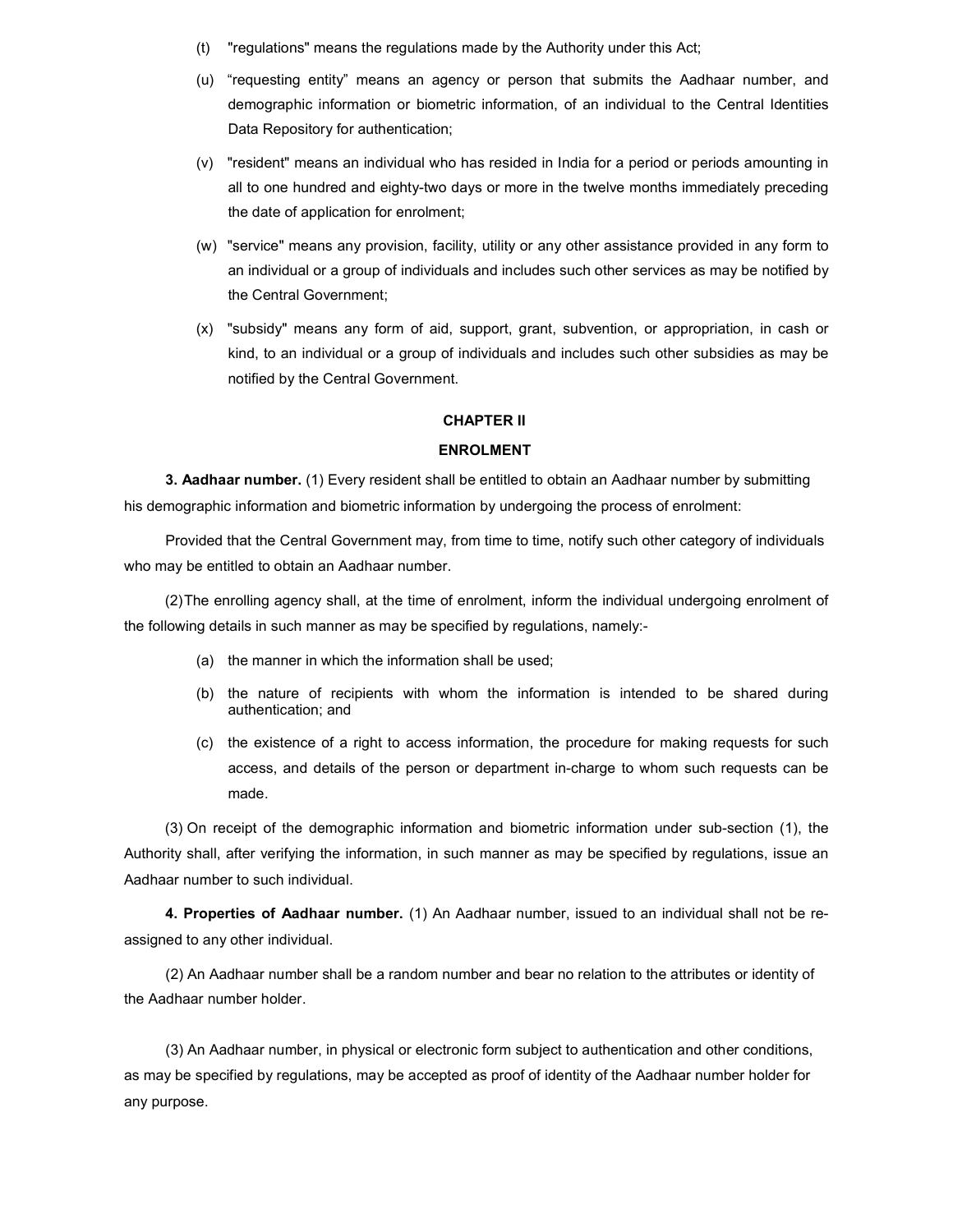Explanation.- For the purposes of this sub-section, the expression "electronic form" shall have the same meaning as assigned to it in clause (r) of sub-section (1) of section 2 of the Information Technology Act, 2000. (21 of 2000)

5. Special measures for issuance of Aadhaar number to certain category of persons. The Authority shall take special measures to issue Aadhaar number to women, children, senior citizens, persons with disability, unskilled and unorganised workers, nomadic tribes or to such other persons who do not have any permanent dwelling house and such other categories of individuals as may be specified by regulations.

**6. Update of certain information.** The Authority may require Aadhaar number holders to update their demographic information and biometric information, from time to time, in such manner as may be specified by regulations, so as to ensure continued accuracy of their information in the Central Identities Data Repository.

### CHAPTER III

## AUTHENTICATION

7. Proof of Aadhaar number necessary for receipt of certain subsidies, benefits and services, etc. The Central Government or, as the case may be, the State Government may, for the purpose of establishing identity of an individual as a condition for receipt of a subsidy, benefit or service for which the expenditure is incurred from, or the receipt therefrom forms part of, the Consolidated Fund of India, require that such individual undergo authentication, or furnish proof of possession of Aadhaar number or in the case of an individual to whom no Aadhaar number has been assigned, such individual makes an application for enrolment:

Provided that if an Aadhaar number is not assigned to an individual, the individual shall be offered alternate and viable means of identification for delivery of the subsidy, benefit or service.

8. Authentication of Aadhaar number. (1) The Authority shall perform authentication of the Aadhaar number of an Aadhaar number holder submitted by any requesting entity, in relation to his biometric information or demographic information, subject to such conditions and on payment of such fees and in such manner as may be specified by regulations.

- (2) A requesting entity shall-
	- (a) unless otherwise provided in this Act, obtain the consent of an individual before collecting his identity information for the purposes of authentication in such manner as may be specified by regulations; and
	- (b) ensure that the identity information of an individual is only used for submission to the Central Identities Data Repository for authentication.

(3) A requesting entity shall inform, in such manner as may be specified by regulations, the individual submitting his identity information for authentication, the following details with respect to authentication, namely:-

- (a) the nature of information that may be shared upon authentication;
- (b) the uses to which the information received during authentication may be put by the requesting entity; and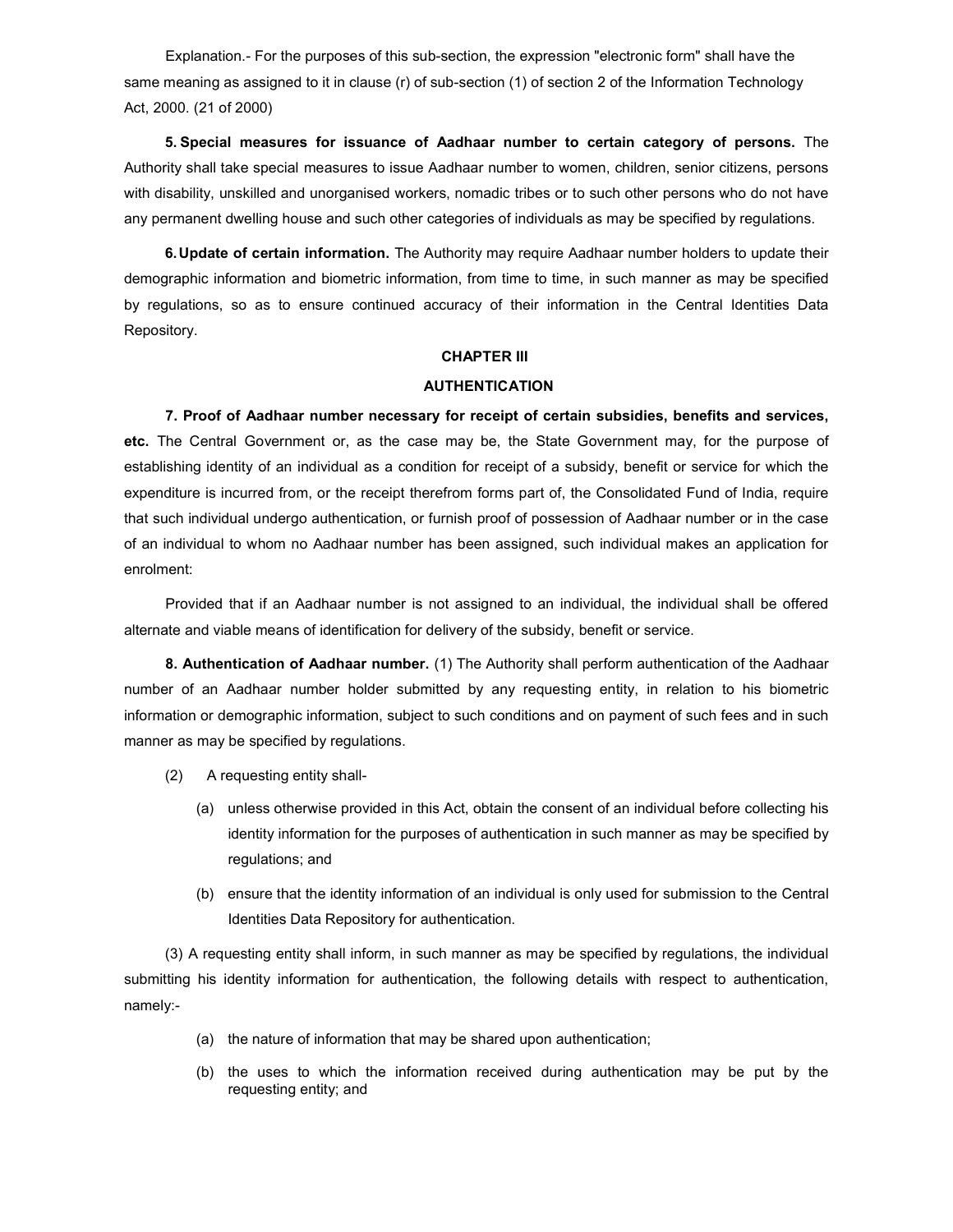(c) alternatives to submission of identity information to the requesting entity.

(4) The Authority shall respond to an authentication query with a positive, negative or any other appropriate response sharing such identity information excluding any core biometric information.

9. Aadhaar number not evidence of citizenship or domicile, etc. The Aadhaar number or the authentication thereof shall not, by itself, confer any right of, or be proof of, citizenship or domicile in respect of an Aadhaar number holder.

10. Central Identities Data Repository. The Authority may engage one or more entities to establish and maintain the Central Identities Data Repository and to perform any other functions as may be specified by regulations.

### CHAPTER IV

### UNIQUE IDENTIFICATION AUTHORITY OF INDIA

11. Establishment of Authority. (1) The Central Government shall, by notification, establish an Authority to be known as the Unique Identification Authority of India to be responsible for the processes of enrolment and authentication and perform such other functions assigned to it under this Act.

(2) The Authority shall be a body corporate by the name aforesaid, having perpetual succession and a common seal, with power, subject to the provisions of this Act, to acquire, hold and dispose of property, both movable and immovable, and to contract, and shall, by the said name, sue or be sued.

- (3) The head office of the Authority shall be in New Delhi.
- (4) The Authority may, with the prior approval of the Central Government, establish its offices at other places in India.

12. Composition of Authority. The Authority shall consist of a Chairperson, appointed on part-time or full- time basis, two part-time Members, and the chief executive officer who shall be Member-Secretary of the Authority, to be appointed by the Central Government.

13. Qualifications for appointment of Chairperson and Members of Authority. The Chairperson and Members of the Authority shall be persons of ability and integrity having experience and knowledge of at least ten years in matters relating to technology, governance, law, development, economics, finance, management, public affairs or administration.

14. Term of office and other conditions of service of Chairperson and Members. (1) The Chairperson and the Members appointed under this Act shall hold office for a term of three years from the date on which they assume office and shall be eligible for re-appointment:

Provided that no person shall hold office as the Chairperson or Member after he has attained the age of sixty-five years.

(2) The Chairperson and every Member shall, before entering office, make and subscribe to, an oath of office and of secrecy, in such form and in such manner and before such Authority as may be prescribed.

- (3) Notwithstanding anything contained in sub-section (1), the Chairperson or Member may-
	- (a) relinquish his office, by giving in writing to the Central Government, a notice of not less than thirty days; or
	- (b) be removed from his office in accordance with the provisions of section 15.

(4) The salaries and allowances payable to, and the other terms and conditions of service of, the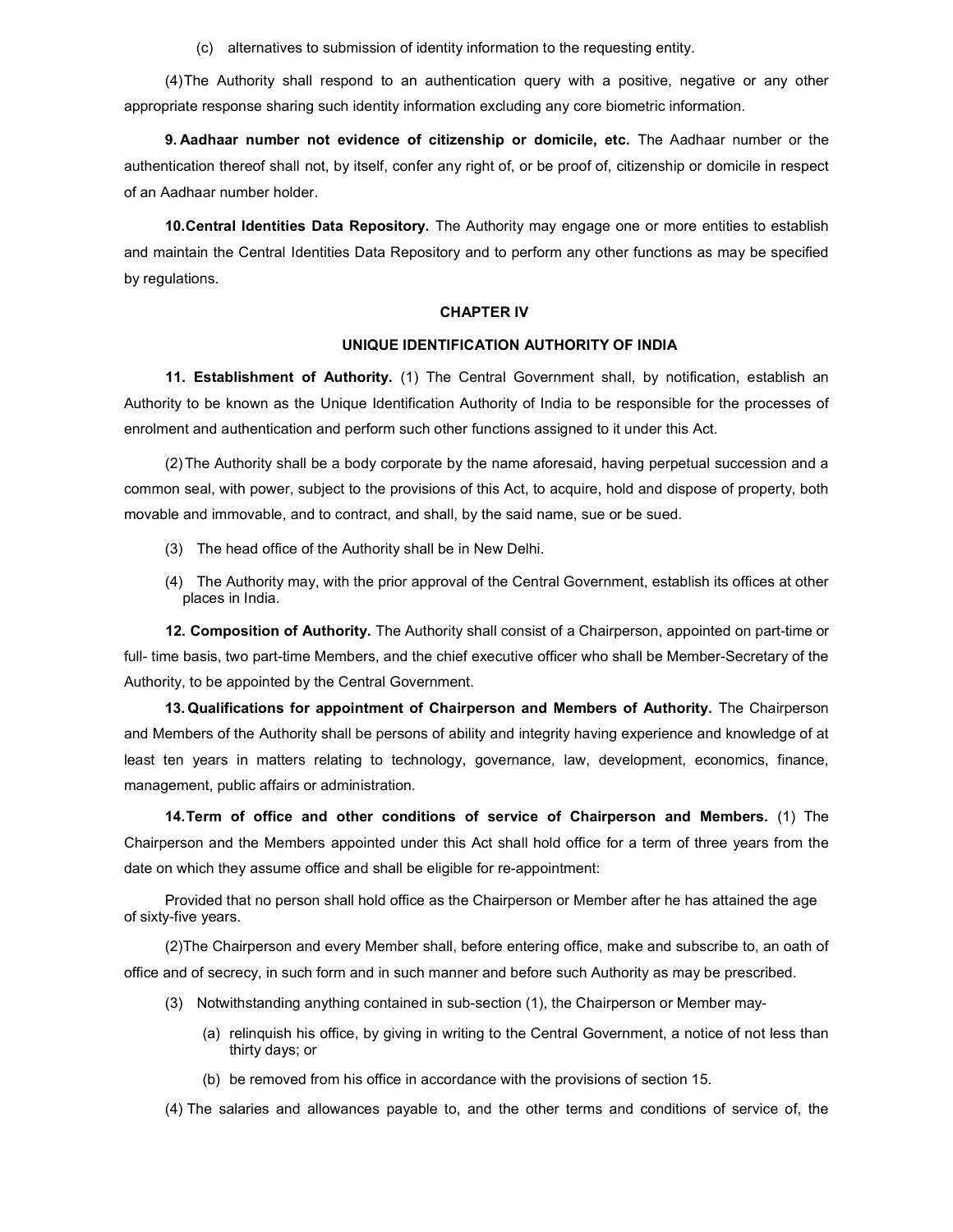Chairperson and allowances or remuneration payable to part-time Members shall be such as may be prescribed.

15. Removal of Chairperson and Members. (1) The Central Government may remove from office,

the Chairperson, or a Member, who-

- (a) is, or at any time has been adjudged as insolvent;
- (b) has become physically or mentally incapable of acting as the Chairperson or, as the case may be, a Member;
- (c) has been convicted of an offence which, in the opinion of the Central Government, involves moral turpitude;
- (d) has acquired such financial or other interest as is likely to affect prejudicially his functions as the Chairperson or, as the case may be, a Member; or
- (e) has, in the opinion of the Central Government, so abused his position as to render his continuance in office detrimental to the public interest.

(2) The Chairperson or a Member shall not be removed under clause (b), clause (d) or clause (e) of sub-section (1) unless he has been given a reasonable opportunity of being heard.

16. Restrictions on Chairperson or Members on employment after cessation of office. The

Chairperson or a Member on ceasing to hold office for any reason, shall not, without previous approval of the Central Government,-

> (a) accept any employment in, or be connected with the management of any organisation, company or any other entity which has been associated with any work done or contracted out by the Authority, whether directly or indirectly, during his tenure as Chairperson or Member, as the case may be, for a period of three years from the date on which he ceases to hold office:

Provided that nothing contained in this clause shall apply to any employment under the Central Government or a State Government or local authority or in any statutory authority or any corporation established by or under any Central, State or provincial Act or a Government Company, as defined in clause (45) of section 2 of the Companies Act, 2013; (18 of 2013)

- (b) act, for or on behalf of any person or organisation in connection with any specific proceeding or transaction or negotiation or a case to which the Authority is a party and with respect to which the Chairperson or such Member had, before cessation of office, acted for or provided advice to, the Authority;
- (c) give advice to any person using information which was obtained in his capacity as the Chairperson or a Member and being unavailable to or not being able to be made available to the public; or
- (d) enter, for a period of three years from his last day in office, into a contract of service with, accept an appointment to a board of directors of, or accept an offer of employment with, an entity with which he had direct and significant official dealings during his term of office.

17. Functions of Chairperson. The Chairperson shall preside over the meetings of the Authority, and without prejudice to any provision of this Act, exercise and discharge such other powers and functions of the Authority as may be prescribed.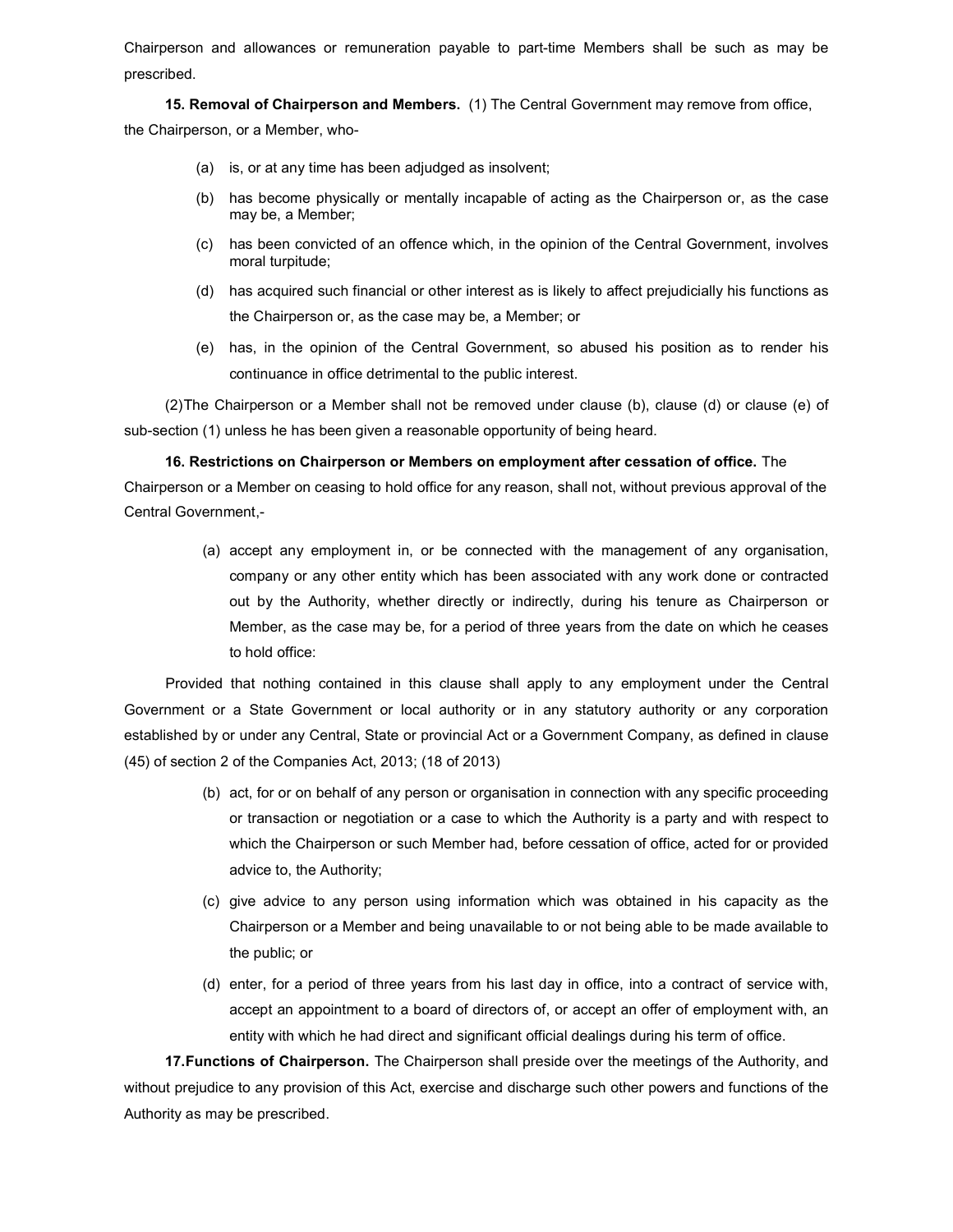18. Chief Executive Officer. (1) There shall be a chief executive officer of the Authority, not below the rank of Additional Secretary to the Government of India, to be appointed by the Central Government.

 (2) The chief executive officer shall be the legal representative of the Authority and shall be responsible for-

- (a) the day-to-day administration of the Authority;
- (b) implementing the work programmes and decisions adopted by the Authority;
- (c) drawing up of proposal for the Authority's decisions and work programmes;
- (d) the preparation of the statement of revenue and expenditure and the execution of the budget of the Authority; and
- (e) performing such other functions, or exercising such other powers, as may be specified by regulations.
- (3) Every year, the chief executive officer shall submit to the Authority for approval-
	- (a) a general report covering all the activities of the Authority in the previous year;
	- (b) programmes of work;
	- (c) the annual accounts for the previous year; and
	- (d) the budget for the coming year.

 (4) The chief executive officer shall have administrative control over the officers and other employees of the Authority.

19. Meetings of Authority. (1) The Authority shall meet at such times and places and shall observe such rules of procedure in regard to the transaction of business at its meetings, including quorum at such meetings, as may be specified by regulations.

(2) The Chairperson, or, if for any reason, he is unable to attend a meeting of the Authority, the senior most Member shall preside over the meetings of the Authority.

(3) All questions which come up before any meeting of the Authority shall be decided by a majority of votes by the Members present and voting and in the event of an equality of votes, the Chairperson or in his absence the presiding Member shall have a casting vote.

(4) All decisions of the Authority shall be signed by the Chairperson or any other Member or the Member-Secretary authorised by the Authority in this behalf.

(5) If any Member, who is a director of a company and who as such director, has any direct or indirect pecuniary interest in any manner coming up for consideration at a meeting of the Authority, he shall, as soon as possible after relevant circumstances have come to his knowledge, disclose the nature of his interest at such meeting and such disclosure shall be recorded in the proceedings of the Authority, and the Member shall not take part in any deliberation or decision of the Authority with respect to that matter.

20.Vacancies, etc., not to invalidate proceedings of Authority. No act or proceeding of the Authority shall be invalid merely by reason of-

- (a) any vacancy in, or any defect in the constitution of, the Authority;
- (b) any defect in the appointment of a person as Chairperson or Member ofthe Authority; or
- (c) any irregularity in the procedure of the Authority not affecting the merits of the case.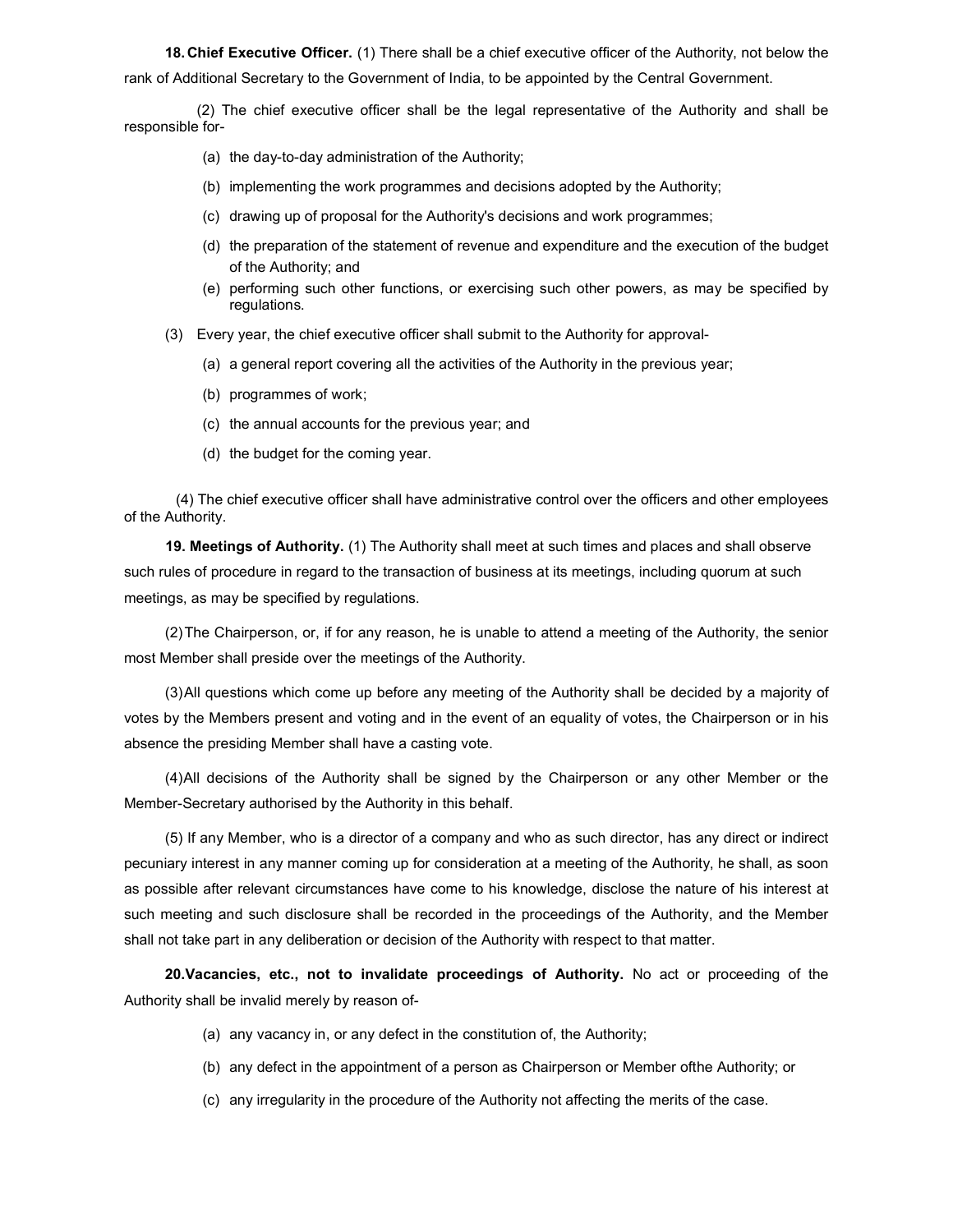21. Officers and other employees of Authority. (1) The Authority may, with the approval of the Central Government, determine the number, nature and categories of other officers and employees required by the Authority in the discharge of its functions.

(2) The salaries and allowances payable to, and the other terms and conditions of service of, the chief executive officer and other officers and other employees of the Authority shall be such as may be specified by regulations with the approval of the Central Government.

22. Transfer of assets, liabilities of Authority. On and from the establishment of the Authority-

(a) all the assets and liabilities of the Unique Identification Authority of India, established vide notification of the Government of India in the Planning Commission number A-43011/02/2009- Admin. I, dated the 28th January, 2009, shall stand transferred to, and vested in, the Authority.

Explanation.- The assets of such Unique Identification Authority of India shall be deemed to include all rights and powers, and all properties, whether movable or immovable, including, in particular, cash balances, deposits and all other interests and rights in, or arising out of, such properties as may be in the possession of such Unique Identification Authority of India and all books of account and other documents relating to the same; and liabilities shall be deemed to include all debts, liabilities and obligations of whatever kind;

- (b) without prejudice to the provisions of clause (a), all data and information collected during enrolment, all details of authentication performed, debts, obligations and liabilities incurred, all contracts entered into and all matters and things engaged to be done by, with or for such Unique Identification Authority of India immediately before that day, for or in connection with the purpose of the said Unique Identification Authority of India, shall be deemed to have been incurred, entered into or engaged to be done by, with or for, the Authority;
- (c) all sums of money due to the said Unique Identification Authority of India immediately before that day shall be deemed to be due to the Authority; and
- (d) all suits and other legal proceedings instituted or which could have been instituted by or against such Unique Identification Authority of India immediately before that day may be continued or may be instituted by or against the Authority.

23. Powers and functions of Authority. (1) The Authority shall develop the policy, procedure and systems for issuing Aadhaar numbers to individuals and perform authentication thereof under this Act.

- (2) Without prejudice to sub-section (1), the powers and functions of the Authority, inter alia, include-
	- (a) specifying, by regulations, demographic information and biometric information required for enrolment and the processes for collection and verification thereof;
	- (b) collecting demographic information and biometric information from any individual seeking an Aadhaar number in such manner as may be specified by regulations;
	- (c) appointing of one or more entities to operate the Central Identities Data Repository;
	- (d) generating and assigning Aadhaar numbers to individuals;
	- (e) performing authentication of Aadhaar numbers;
	- (f) maintaining and updating the information of individuals in the Central Identities Data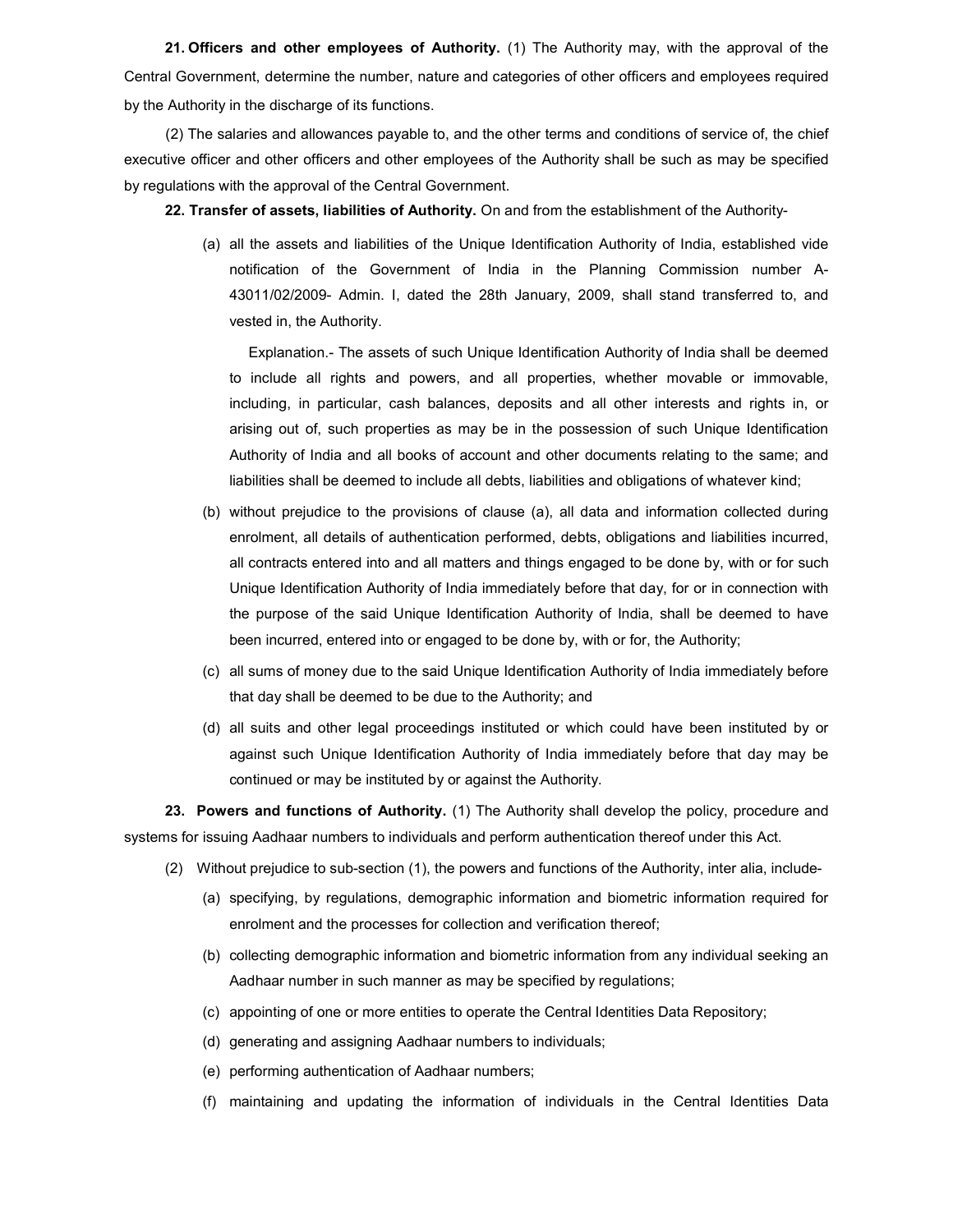Repository in such manner as may be specified by regulations;

- (g) omitting and deactivating of an Aadhaar number and information relating thereto in such manner as may be specified by regulations;
- (h) specifying the manner of use of Aadhaar numbers for the purposes of providing or availing of various subsidies, benefits, services and other purposes for which Aadhaar numbers may be used;
- (i) specifying, by regulations, the terms and conditions for appointment of Registrars, enrolling agencies and service providers and revocation of appointments thereof;
- (j) establishing, operating and maintaining of the Central Identities Data Repository;
- (k) sharing, in such manner as may be specified by regulations, the information of Aadhaar number holders, subject to the provisions of this Act;
- (l) calling for information and records, conducting inspections, inquiries and audit of the operations for the purposes of this Act of the Central Identities Data Repository, Registrars, enrolling agencies and other agencies appointed under this Act;
- (m) specifying, by regulations, various processes relating to data management, security protocols and other technology safeguards under this Act;
- (n) specifying, by regulations, the conditions and procedures for issuance of new Aadhaar number to existing Aadhaar number holder;
- (o) levying and collecting the fees or authorising the Registrars, enrolling agencies or other service providers to collect such fees for the services provided by them under this Act in such manner as may be specified by regulations;
- (p) appointing such committees as may be necessary to assist the Authority in discharge of its functions for the purposes of this Act;
- (q) promoting research and development for advancement in biometrics and related areas, including usage of Aadhaar numbers through appropriate mechanisms;
- (r) evolving of, and specifying, by regulations, policies and practices for Registrars, enrolling agencies and other service providers;
- (s) setting up facilitation centres and grievance redressal mechanism for redressal of grievances of individuals, Registrars, enrolling agencies and other service providers;
- (t) such other powers and functions as may be prescribed.
- (3) The Authority may,-
	- (a) enter into Memorandum of Understanding or agreement, as the case may be, with the Central Government or State Governments or Union territories or other agencies for the purpose of performing any of the functions in relation to collecting, storing, securing or processing of information or delivery of Aadhaar numbers to individuals or performing authentication;
	- (b) by notification, appoint such number of Registrars, engage and authorise such agencies to collect, store, secure, process information or do authentication or perform such other functions in relation thereto,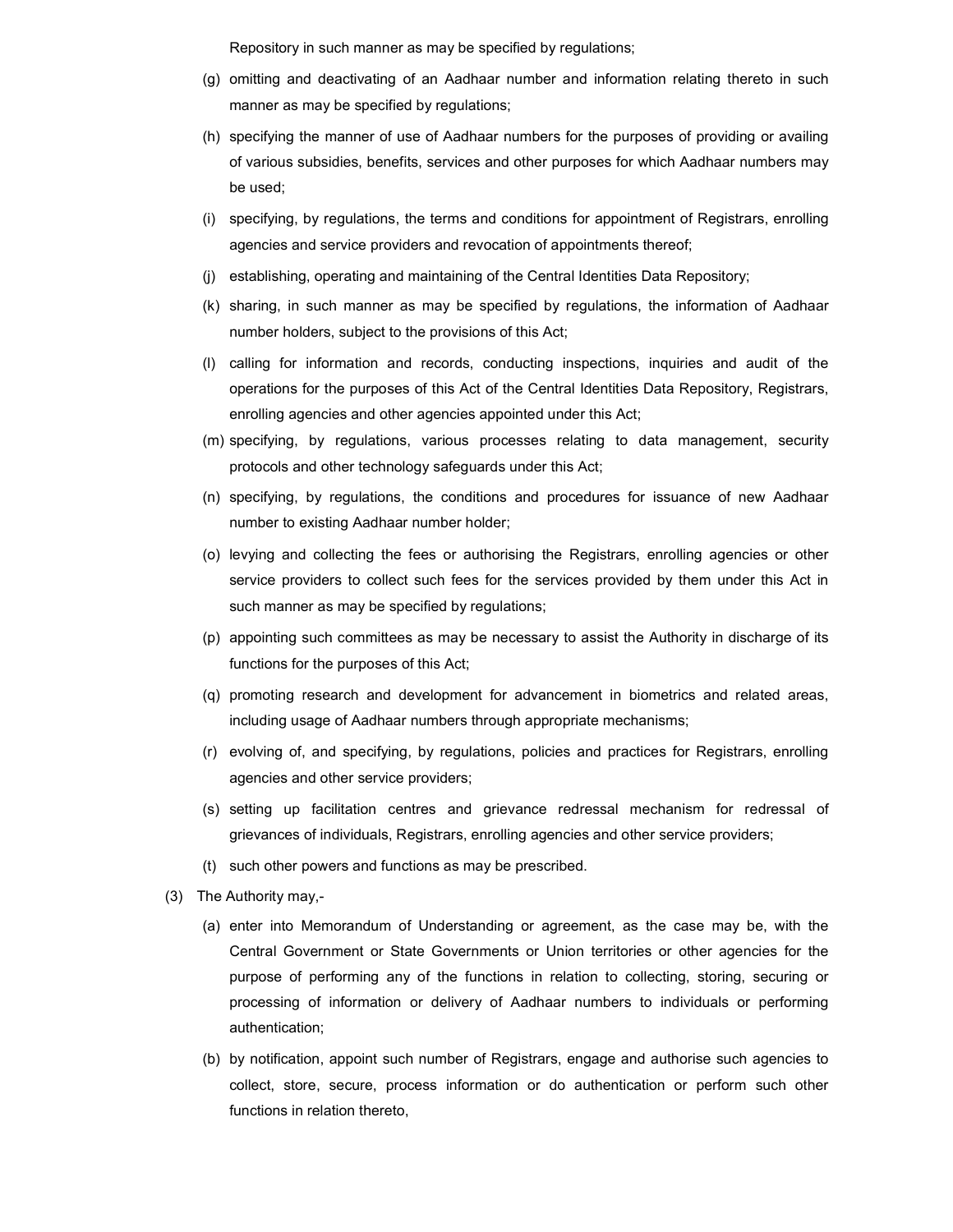as may be necessary for the purposes of this Act.

(4) The Authority may engage such consultants, advisors and other persons as may be required for efficient discharge of its functions under this Act on such allowances or remuneration and terms and conditions as may be specified by contract.

#### CHAPTER V

#### GRANTS, ACCOUNTS AND AUDIT AND ANNUAL REPORT

24. Grants by Central Government. The Central Government may, after due appropriation made by Parliament by law in this behalf, make to the Authority, grants of such sums of money as the Central Government may think fit for being utilised for the purposes of this Act.

25. Other fees and revenues. The fees or revenue collected by the Authority shall be credited to the Consolidated Fund of India.

26. Accounts and audit. (1) The Authority shall maintain proper accounts and other relevant records and prepare an annual statement of accounts in such form as may be prescribed by the Central Government in consultation with the Comptroller and Auditor-General of India.

(2) The accounts of the Authority shall be audited annually by the Comptroller and Auditor-General of India at such intervals as may be specified by him and any expenditure incurred in connection with such audit shall be payable by the Authority to the Comptroller and Auditor-General.

(3) The Comptroller and Auditor-General of India and any person appointed by him in connection with the audit the accounts of the Authority under this Act shall have the same rights and privileges and authority in connection with such audit as the Comptroller and Auditor-General generally has in connection with the audit of Government accounts, and in particular, shall have the right to demand production of books, accounts, connected vouchers and other documents and papers, and to inspect any of the offices of the Authority.

 (4) The accounts of the Authority, as certified by the Comptroller and Auditor-General of India or any other person appointed by him in this behalf, together with the audit report thereon shall be forwarded annually to the Central Government by the Authority and the Central Government shall cause the audit report to be laid, as soon as may be after it is received, before each House of Parliament.

27. Returns and annual report, etc. (1) The Authority shall furnish to the Central Government at such time and in such form and manner as may be prescribed or as the Central Government may direct, such returns and statements and particulars in regard to any matter under the jurisdiction of the Authority, as the Central Government may from time to time require.

(2) The Authority shall prepare, once in every year, and in such form and manner and at such time as may be prescribed, an annual report giving-

- (a) a description of all the activities of the Authority for the previous years;
- (b) the annual accounts for the previous year; and
- (c) the programmes of work for coming year.

(3) A copy of the report received under sub-section (2) shall be laid by the Central Government, as soon as may be after it is received, before each House of Parliament.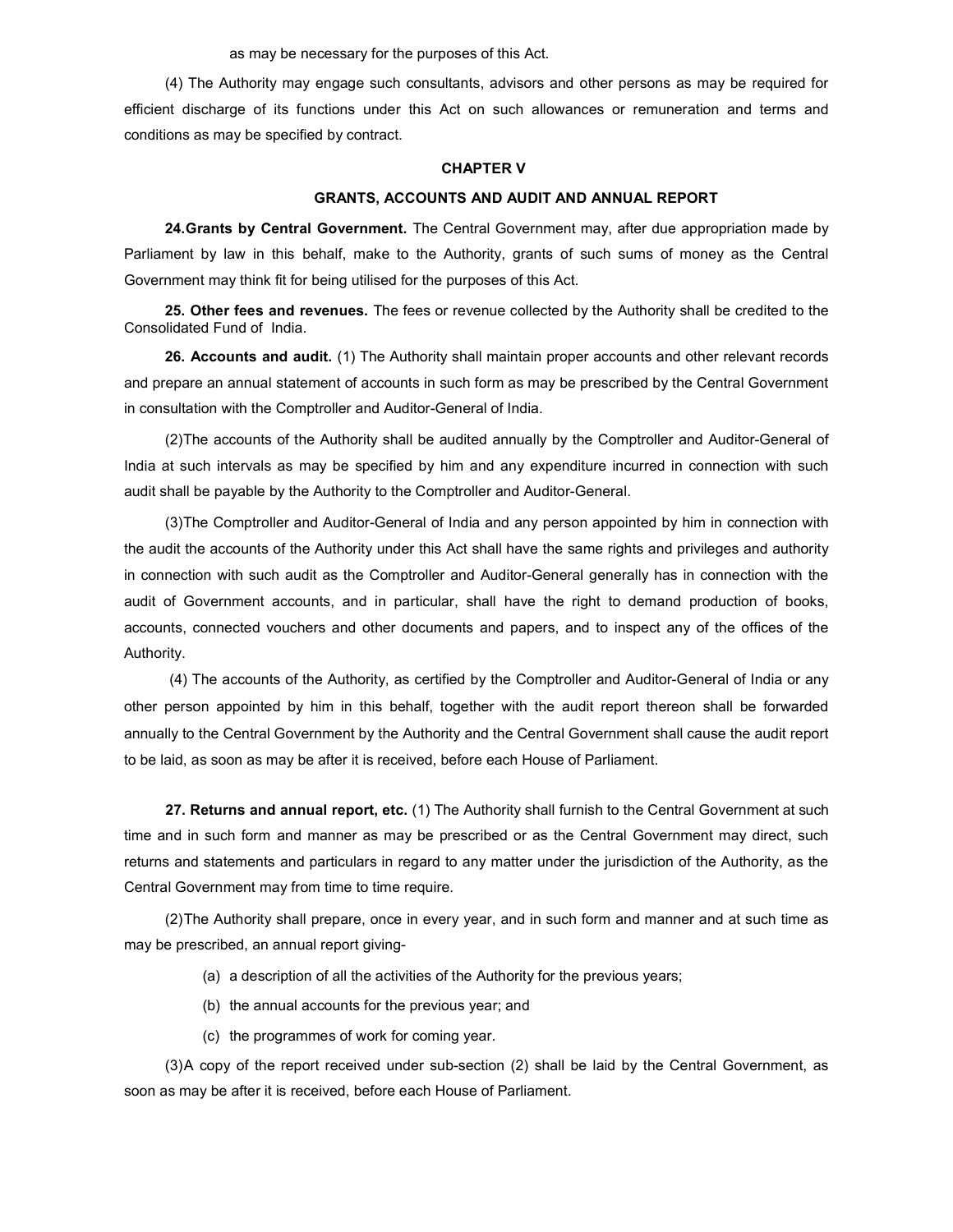#### CHAPTER VI

#### PROTECTION OF INFORMATION

28. Security and confidentiality of information. (1) The Authority shall ensure the security of identity information and authentication records of individuals.

(2) Subject to the provisions of this Act, the Authority shall ensure confidentiality of identity information and authentication records of individuals.

(3) The Authority shall take all necessary measures to ensure that the information in the possession or control of the Authority, including information stored in the Central Identities Data Repository, is secured and protected against access, use or disclosure not permitted under this Act or regulations made thereunder, and against accidental or intentional destruction, loss or damage.

- (4) Without prejudice to sub-sections (1) and (2), the Authority shall-
	- (a) adopt and implement appropriate technical and organisational security measures;
	- (b) ensure that the agencies, consultants, advisors or other persons appointed or engaged for performing any function of the Authority under this Act, have in place appropriate technical and organisational security measures for the information; and
	- (c) ensure that the agreements or arrangements entered into with such agencies, consultants, advisors or other persons, impose obligations equivalent to those imposed on the Authority under this Act, and require such agencies, consultants, advisors and other persons to act only on instructions from the Authority.

(5) Notwithstanding anything contained in any other law for the time being in force, and save as otherwise provided in this Act, the Authority or any of its officers or other employees or any agency that maintains the Central Identities Data Repository shall not, whether during his service or thereafter, reveal any information stored in the Central Identities Data Repository or authentication record to anyone:

Provided that an Aadhaar number holder may request the Authority to provide access to his identity information excluding his core biometric information in such manner as may be specified by regulations.

 29. Restriction on sharing information. (1) No core biometric information, collected or created under this Act, shall be-

- (a) shared with anyone for any reason whatsoever; or
- (b) used for any purpose other than generation of Aadhaar numbers and authentication under this Act.

(2) The identity information, other than core biometric information, collected or created under this Act may be shared only in accordance with the provisions of this Act and in such manner as may be specified by regulations.

- (3) No identity information available with a requesting entity shall be-
	- (a) used for any purpose, other than that specified to the individual at the time of submitting any identity information for authentication; or
	- (b) disclosed further, except with the prior consent of the individual to whom such information relates.

(4) No Aadhaar number or core biometric information collected or created under this Act in respect of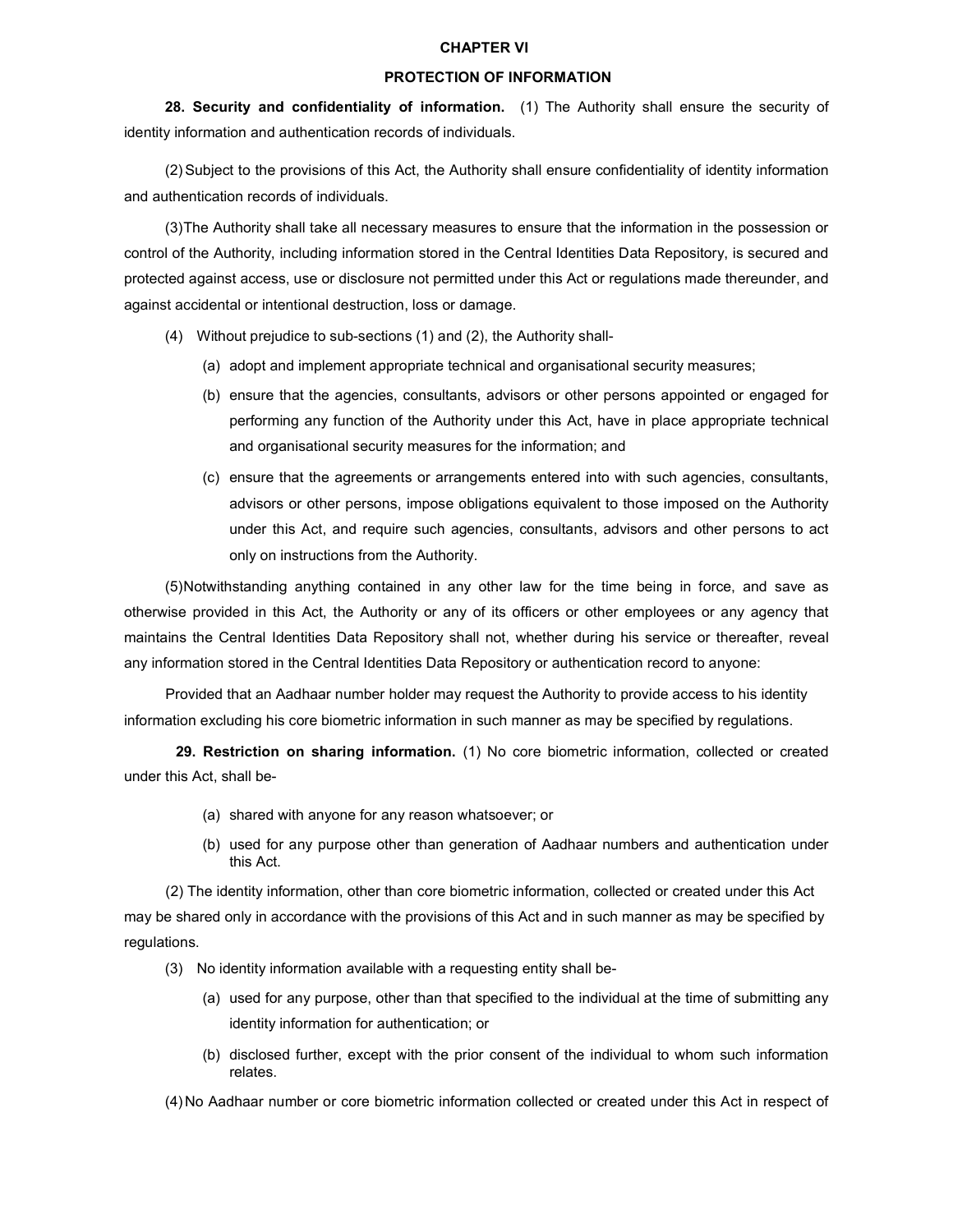an Aadhaar number holder shall be published, displayed or posted publicly, except for the purposes as may be specified by regulations.

30. Biometric information deemed to be sensitive personal information. The biometric information collected and stored in electronic form, in accordance with this Act and regulations made thereunder, shall be deemed to be "electronic record" and "sensitive personal data or information", and the provisions contained in the Information Technology Act, 2000 (21 of 2000) and the rules made thereunder shall apply to such information, in addition to, and to the extent not in derogation of the provisions of this Act.

Explanation.- For the purposes of this section, the expressions-

- (a) "electronic form" shall have the same meaning as assigned to it in clause (r) of sub-section (1) of section 2 of the Information Technology Act, 2000; (21 of 2000)
- (b) "electronic record" shall have the same meaning as assigned to it in clause (t) of sub-section (1) of section 2 of the Information Technology Act, 2000; (21 of 2000)
- (c) "sensitive personal data or information" shall have the same meaning as assigned to it in clause (iii) of the Explanation to section 43A of the Information Technology Act, 2000. (21 of 2000)

31. Alteration of demographic information or biometric information. (1) In case any demographic information of an Aadhaar number holder is found incorrect or changes subsequently, the Aadhaar number holder shall request the Authority to alter such demographic information in his record in the Central Identities Data Repository in such manner as may be specified by regulations.

(2) In case any biometric information of Aadhaar number holder is lost or changes subsequently for any reason, the Aadhaar number holder shall request the Authority to make necessary alteration in his record in the Central Identities Data Repository in such manner as may be specified by regulations.

(3) On receipt of any request under sub-section (1) or sub-section (2), the Authority may, if it is satisfied, make such alteration as may be required in the record relating to such Aadhaar number holder and intimate such alteration to the concerned Aadhaar number holder.

(4) No identity information in the Central Identities Data Repository shall be altered except in the manner provided in this Act or regulations made in this behalf.

32. Access to own information and records of requests for authentication. (1) The Authority shall maintain authentication records in such manner and for such period as may be specified by regulations.

(2) Every Aadhaar number holder shall be entitled to obtain his authentication record in such manner as may be specified by regulations.

(3) The Authority shall not, either by itself or through any entity under its control, collect, keep or maintain any information about the purpose of authentication.

33. Disclosure of information in certain cases. (1) Nothing contained in sub-section (2) or subsection (5) of section 28 or sub-section (2) of section 29 shall apply in respect of any disclosure of information, including identity information or authentication records, made pursuant to an order of a court not inferior to that of a District Judge:

Provided that no order by the court under this sub-section shall be made without giving an opportunity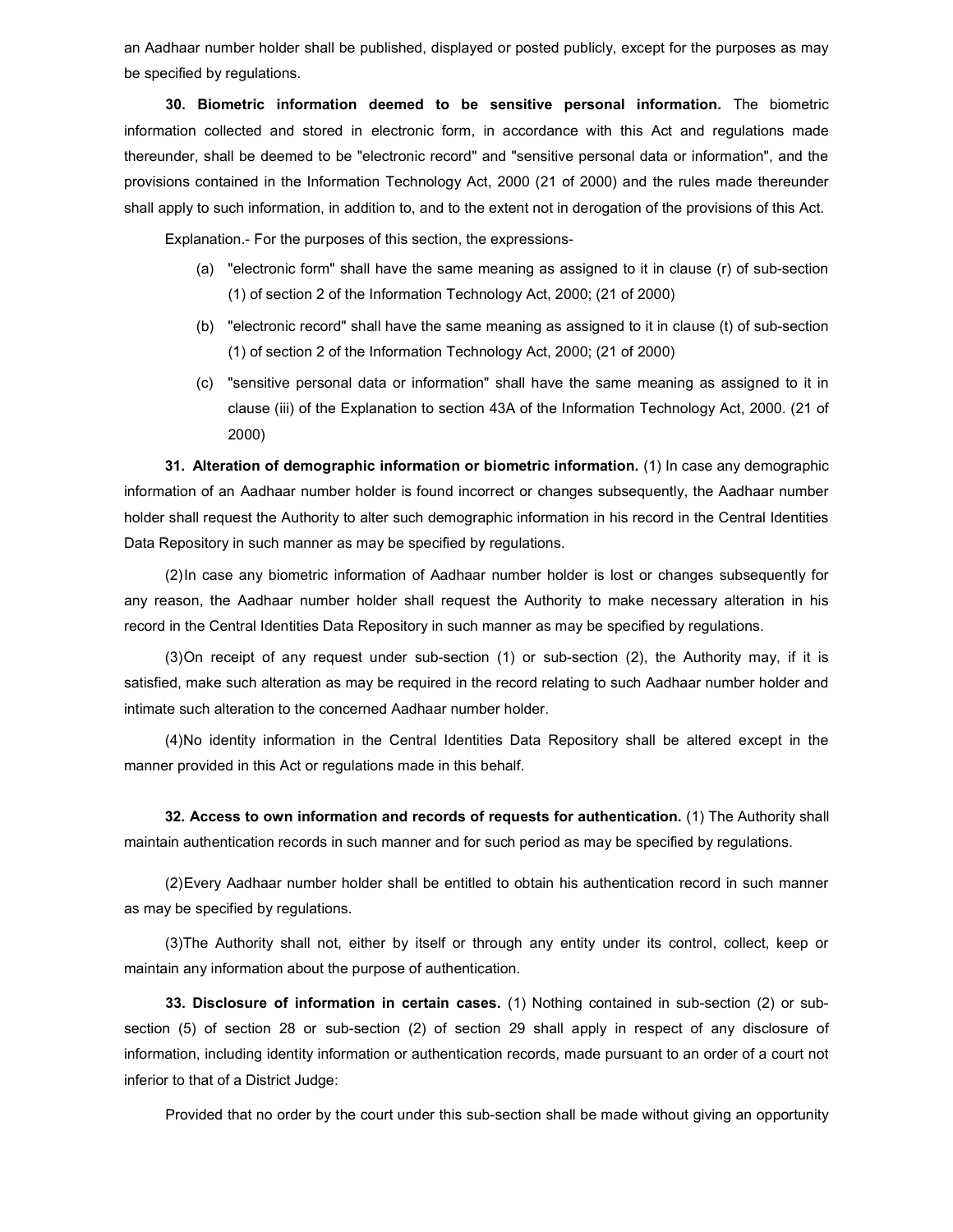of hearing to the Authority.

(2) Nothing contained in sub-section (2) or sub-section (5) of section 28 and clause (b) of sub-section (1), sub-section (2) or sub-section (3) of section 29 shall apply in respect of any disclosure of information, including identity information or authentication records, made in the interest of national security in pursuance of a direction of an officer not below the rank of Joint Secretary to the Government of India specially authorised in this behalf by an order of the Central Government:

Provided that every direction issued under this sub-section, shall be reviewed by an Oversight Committee consisting of the Cabinet Secretary and the Secretaries to the Government of India in the Department of Legal Affairs and the Department of Electronics and Information Technology, before it takes effect:

Provided further that any direction issued under this sub-section shall be valid for a period of three months from the date of its issue, which may be extended for a further period of three months after the review by the Oversight Committee.

### CHAPTER VII

### OFFENCES AND PENALTIES

**34. Penalty for impersonation at time of enrolment.** Whoever impersonates or attempts to impersonate another person, whether dead or alive, real or imaginary, by providing any false demographic information or biometric information, shall be punishable with imprisonment for a term which may extend to three years or with a fine which may extend to ten thousand rupees or with both.

35. Penalty for impersonation of Aadhaar number holder by changing demographic information or biometric information. Whoever, with the intention of causing harm or mischief to an Aadhaar number holder, or with the intention of appropriating the identity of an Aadhaar number holder changes or attempts to change any demographic information or biometric information of an Aadhaar number holder by impersonating or attempting to impersonate another person, dead or alive, real or imaginary, shall be punishable with imprisonment for a term which may extend to three years and shall also be liable to a fine which may extend to ten thousand rupees.

36. Penalty for impersonation. Whoever, not being authorised to collect identity information under the provisions of this Act, by words, conduct or demeanour pretends that he is authorised to do so, shall be punishable with imprisonment for a term which may extend to three years or with a fine which may extend to ten thousand rupees or, in the case of a company, with a fine which may extend to one lakh rupees or with both.

37. Penalty for disclosing identity information. Whoever, intentionally discloses, transmits, copies or otherwise disseminates any identity information collected in the course of enrolment or authentication to any person not authorised under this Act or regulations made thereunder or in contravention of any agreement or arrangement entered into pursuant to the provisions of this Act, shall be punishable with imprisonment for a term which may extend to three years or with a fine which may extend to ten thousand rupees or, in the case of a company, with a fine which may extend to one lakh rupees or with both.

38. Penalty for unauthorised access to the Central Identities Data Repository. Whoever, not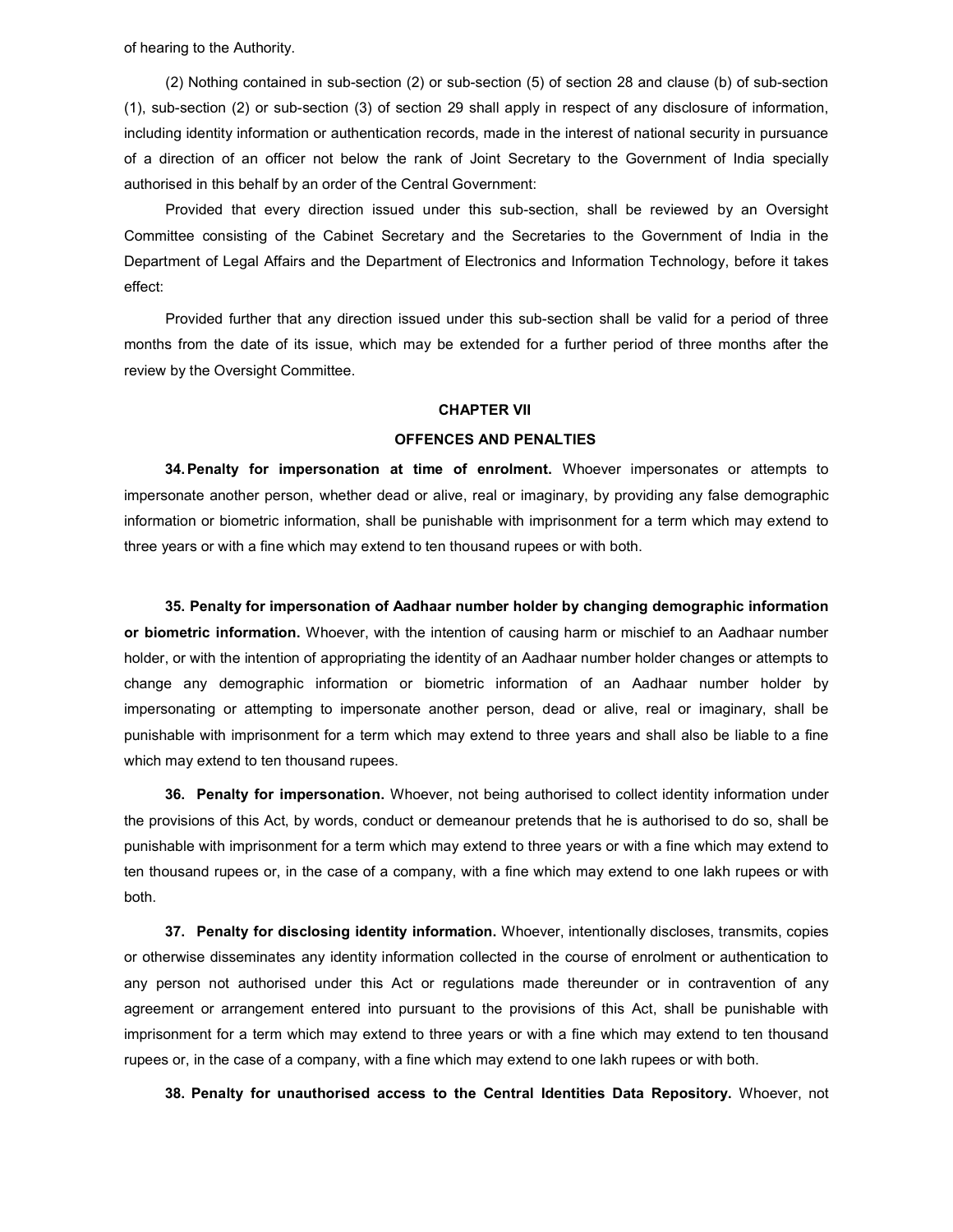being authorised by the Authority, intentionally,-

- (a) accesses or secures access to the Central Identities Data Repository;
- (b) downloads, copies or extracts any data from the Central Identities Data Repository or stored in any removable storage medium;
- (c) introduces or causes to be introduced any virus or other computer contaminant in the Central Identities Data Repository;
- (d) damages or causes to be damaged the data in the Central Identities Data Repository;
- (e) disrupts or causes disruption of the access to the Central Identities Data Repository;
- (f) denies or causes a denial of access to any person who is authorised to access the Central Identities Data Repository;
- (g) reveals any information in contravention of sub-section (5) of section 28, or shares, uses or displays information in contravention of section 29 or assists any person in any of the aforementioned acts;
- (h) destroys, deletes or alters any information stored in any removable storage media or in the Central Identities Data Repository or diminishes its value or utility or affects it injuriously by any means; or
- (i) steals, conceals, destroys or alters or causes any person to steal, conceal, destroy or alter any computer source code used by the Authority with an intention to cause damage, shall be punishable with imprisonment for a term which may extend to three years and shall also be liable to a fine which shall not be less than ten lakh rupees.

Explanation.-For the purposes of this section, the expressions "computer contaminant", "computer virus" and "damage" shall have the meanings respectively assigned to them in the Explanation to section 43 of the Information Technology Act, 2000, (21 of 2000) and the expression "computer source code" shall have the meaning assigned to it in the Explanation to section 65 of the said Act.

39. Penalty for tampering with data in Central Identities Data Repository. Whoever, not being authorised by the Authority, uses or tampers with the data in the Central Identities Data Repository or in any removable storage medium with the intent of modifying information relating to Aadhaar number holder or discovering any information thereof, shall be punishable with imprisonment for a term which may extend to three years and shall also be liable to a fine which may extend to ten thousand rupees.

40. Penalty for unauthorised use by requesting entity. Whoever, being a requesting entity, uses the identity information of an individual in contravention of sub-section (3) of section 8, shall be punishable with imprisonment which may extend to three years or with a fine which may extend to ten thousand rupees or, in the case of a company, with a fine which may extend to one lakh rupees or with both.

41. Penalty for non-compliance with intimation requirements. Whoever, being an enrolling agency or a requesting entity, fails to comply with the requirements of sub-section (2) of section 3 or sub-section (3) of section 8, shall be punishable with imprisonment which may extend to one year or with a fine which may extend to ten thousand rupees or, in the case of a company, with a fine which may extend to one lakh rupees or with both.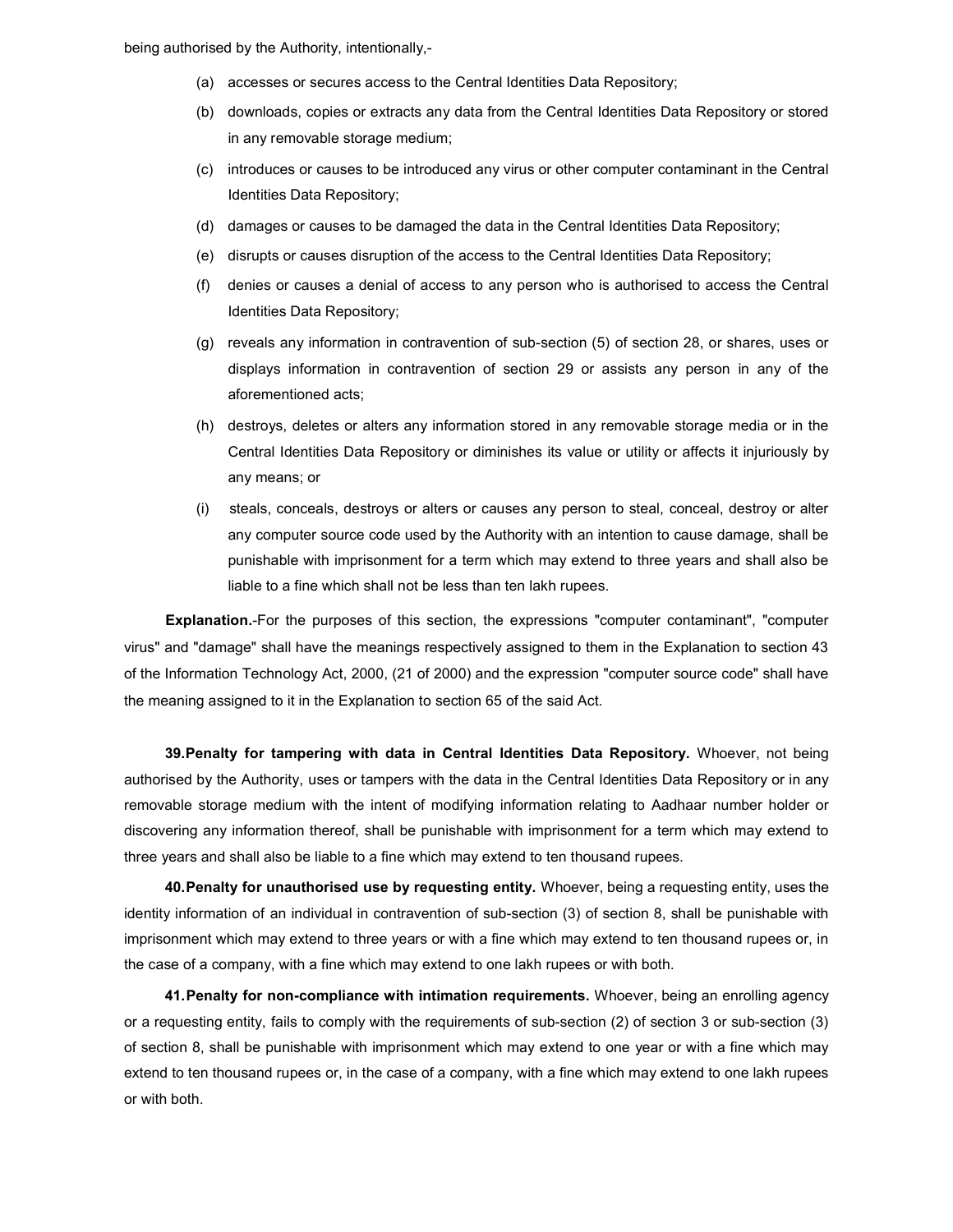42. General penalty. Whoever commits an offence under this Act or any rules or regulations made thereunder for which no specific penalty is provided elsewhere than this section, shall be punishable with imprisonment for a term which may extend to one year or with a fine which may extend to twenty-five thousand rupees or, in the case of a company, with a fine which may extend to one lakh rupees, or with both.

43. Offences by companies. (1) Where an offence under this Act has been committed by a company, every person who at the time the offence was committed was in charge of, and was responsible to, the company for the conduct of the business of the company, as well as the company, shall be deemed to be guilty of the offence and shall be liable to be proceeded against and punished accordingly:

Provided that nothing contained in this sub-section shall render any such person liable to any punishment provided in this Act if he proves that the offence was committed without his knowledge or that he had exercised all due diligence to prevent the commission of such offence.

(2) Notwithstanding anything contained in sub-section (1), where any offence under this Act has been committed by a company and it is proved that the offence has been committed with the consent or connivance of, or is attributable to, any neglect on the part of any director, manager, secretary or other officer of the company, such director, manager, secretary or other officer shall also be deemed to be guilty of the offence and shall be liable to be proceeded against and punished accordingly.

Explanation.- For the purposes of this section-

- (a) "company" means any body corporate and includes a firm or other association of individuals; and
- (b) "director", in relation to a firm, means a partner in the firm.

44. Act to apply for offence or contravention committed outside India. (1) Subject to the provisions of sub-section (2), the provisions of this Act shall apply also to any offence or contravention committed outside India by any person, irrespective of his nationality.

(2) For the purposes of sub-section (1), the provisions of this Act shall apply to any offence or contravention committed outside India by any person, if the act or conduct constituting the offence or contravention involves any data in the Central Identities Data Repository.

45. Power to investigate offences. Notwithstanding anything contained in the Code of Criminal Procedure, 1973, (2 of 1974) a police officer not below the rank of Inspector of Police shall investigate any offence under this Act.

46. Penalties not to interfere with other punishments. No penalty imposed under this Act shall prevent the imposition of any other penalty or punishment under any other law for the time being in force.

47. Cognizance of offences. (1) No court shall take cognizance of any offence punishable under this Act, save on a complaint made by the Authority or any officer or person authorised by it.

(2) No court inferior to that of a Chief Metropolitan Magistrate or a Chief Judicial Magistrate shall try any offence punishable under this Act.

## CHAPTER VIII

#### **MISCELLANEOUS**

 48. Power of Central Government to supersede Authority. (1) If, at any time, the Central Government is of the opinion,-

(a) that, on account of circumstances beyond the control of the Authority, it is unable to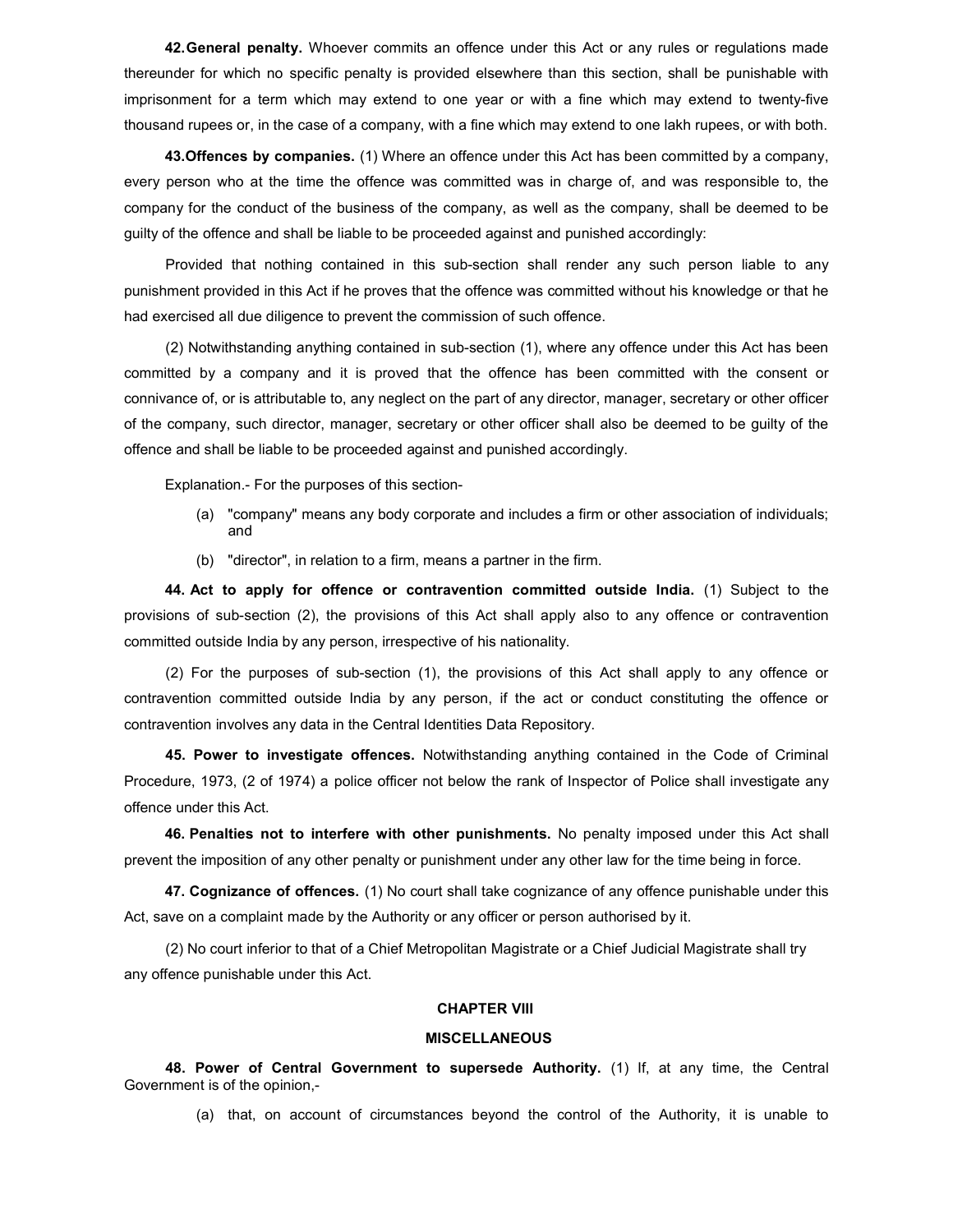discharge the functions or perform the duties imposed on it by or under the provisions of this Act; or

- (b) that the Authority has persistently defaulted in complying with any direction given by the Central Government under this Act or in the discharge of the functions or performance of the duties imposed on it by or under the provisions of this Act and as a result of such default the financial position of the Authority or the administration of the Authority has suffered; or
- (c) that a public emergency exists, the Central Government may, by notification, supersede the Authority for such period, not exceeding six months, as may be specified in the notification and appoint a person or persons as the President may direct to exercise powers and discharge functions under this Act:

Provided that before issuing any such notification, the Central Government shall give a reasonable opportunity to the Authority to make representations against the proposed supersession and shall consider the representations, if any, of the Authority.

- (2) Upon the publication of a notification under sub-section (1), superseding the Authority,-
	- (a) the Chairperson and other Members shall, as from the date of supersession, vacate their offices as such;
	- (b) all the powers, functions and duties which may, by or under the provisions of this Act, be exercised or discharged by or on behalf of the Authority shall, until the Authority is reconstituted under sub-section (3), be exercised and discharged by the person or persons referred to in sub-section (1); and
	- (c) all properties owned or controlled by the Authority shall, until the Authority is reconstituted under sub-section (3), vest in the Central Government.

(3) On or before the expiration of the period of supersession specified in the notification issued under sub-section (1), the Central Government shall reconstitute the Authority by a fresh appointment of its Chairperson and other Members and in such case any person who had vacated his office under clause (a) of sub-section (2) shall not be deemed to be disqualified for reappointment.

(4) The Central Government shall cause a copy of the notification issued under sub-section (1) and a full report of any action taken under this section and the circumstances leading to such action to be laid before each House of Parliament at the earliest.

49. Members, officers, etc., to be public servants. The Chairperson, Members, officers and other employees of the Authority shall be deemed, while acting or purporting to act in pursuance of any of the provisions of this Act, to be public servants within the meaning of section 21 of the Indian Penal Code. (45 of 1860)

50. Power of Central Government to issue directions. (1) Without prejudice to the foregoing provisions of this Act, the Authority shall, in exercise of its powers or the performance of its functions under this Act be bound by such directions on questions of policy, as the Central Government may give, in writing to it, from time to time:

Provided that the Authority shall, as far as practicable, be given an opportunity to express its views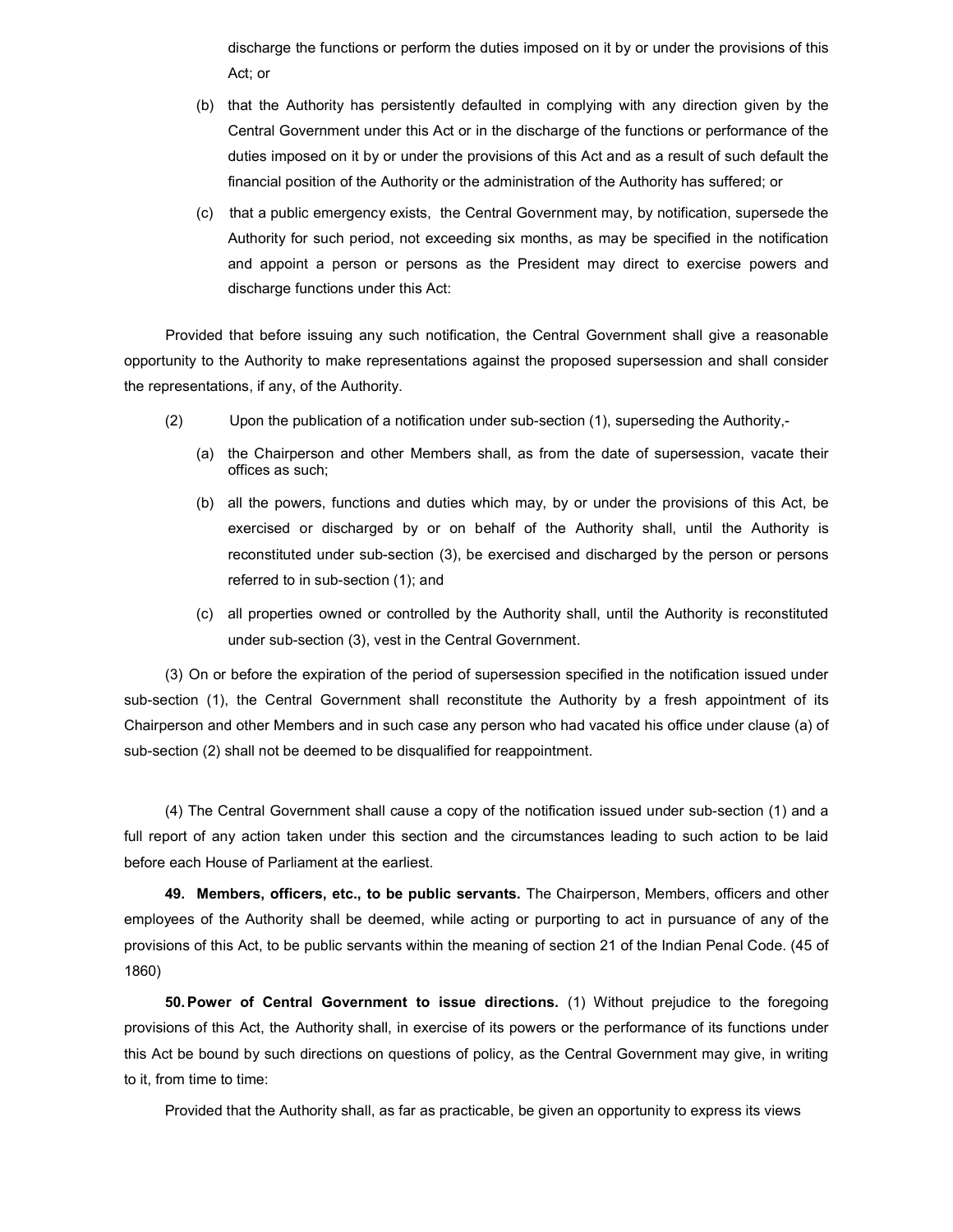before any direction is given under this sub-section:

Provided further that nothing in this section shall empower the Central Government to issue directions pertaining to technical or administrative matters undertaken by the Authority.

(2) The decision of the Central Government, whether a question is one of policy or not, shall be final.

51. Delegation. The Authority may, by general or special order in writing, delegate to any Member, officer of the Authority or any other person, subject to such conditions, if any, as may be specified in the order, such of its powers and functions under this Act (except the power under section 54) as it may deem necessary.

52. Protection of action taken in good faith. No suit, prosecution or other legal proceeding shall lie against the Central Government or the Authority or the Chairperson or any Member or any officer, or other employees of the Authority for anything which is in good faith done or intended to be done under this Act or the rule or regulation made thereunder.

53. Power of Central Government to make rules. (1) The Central Government may, by notification, make rules to carry out the provisions of this Act.

(2) In particular, and without prejudice to the generality of the foregoing power, such rules may provide for all or any of the following matters, namely:-

- (a) the form and manner in which and the authority before whom the oath of office and of secrecy is to be subscribed by the Chairperson and Members under sub-section (2) of section 14;
- (b) the salary and allowances payable to, and other terms and conditions of service of, the Chairperson and the allowances or remuneration payable to Members of the Authority under sub-section (4) of section 14;
- (c) the other powers and functions of the Chairperson of the Authority under section 17;
- (d) the other powers and functions of the Authority under clause (t) of sub-section (2) of section 23;
- (e) the form of annual statement of accounts to be prepared by Authority under sub-section (1) of section 26;
- (f) the form and the manner in which and the time within which returns and statements and particulars are to be furnished under sub-section (1) of section 27;
- (g) the form and the manner and the time at which the Authority shall furnish annual report under sub-section (2) of section 27;
- (h) any other matter which is required to be, or may be, prescribed, or in respect of which provision is to be or may be made by rules.

54. Power of Authority to make regulations. (1) The Authority may, by notification, make regulations consistent with this Act and the rules made thereunder, for carrying out the provisions of this Act.

(2) In particular, and without prejudice to the generality of the foregoing power, such regulations may provide for all or any of the following matters, namely:-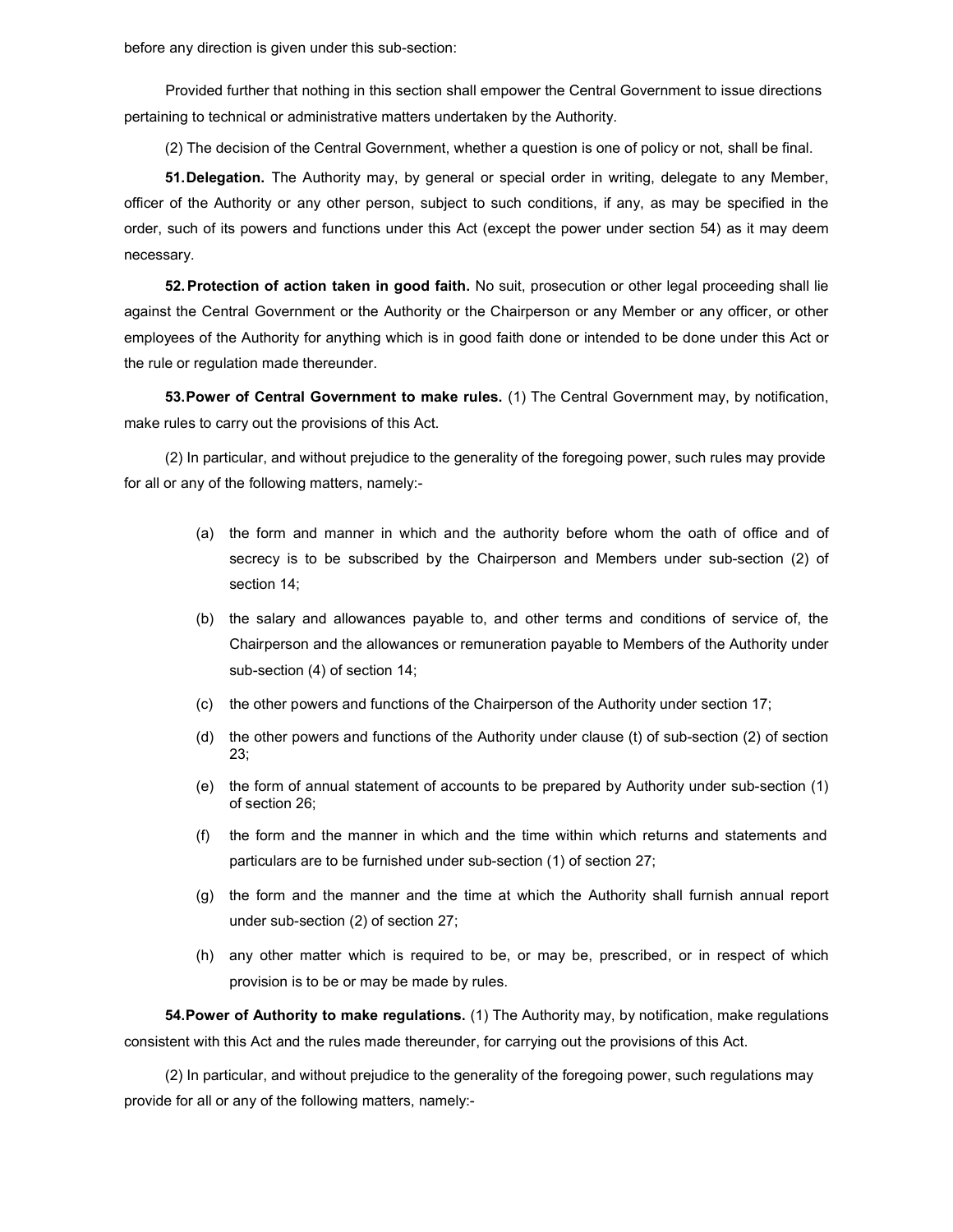- (a) the biometric information under clause (g) and the demographic information under clause (k), and the process of collecting demographic information and biometric information from the individuals by enrolling agencies under clause (m) of section 2;
- (b) the manner of verifying the demographic information and biometric information for issue of Aadhaar number under sub-section (3) of section 3;
- (c) the conditions for accepting an Aadhaar number as proof of identity of the Aadhaar number holder under sub-section (3) of section 4;
- (d) the other categories of individuals under section 5 for whom the Authority shall take special measures for allotment of Aadhaar number;
- (e) the manner of updating biometric information and demographic information under section 6;
- (f) the procedure for authentication of the Aadhaar number under section 8;
- (g) the other functions to be performed by the Central Identities Data Repository under section 10;
- (h) the time and places of meetings of the Authority and the procedure for transaction of business to be followed by it, including the quorum, under sub-section (1) of section 19;
- (i) the salary and allowances payable to, and other terms and conditions of service of, the chief executive officer, officers and other employees of the Authority under sub-section (2) of section 21;
- (j) the demographic information and biometric information under clause (a) and the manner of their collection under clause (b) of sub-section (2) of section 23;
- (k) the manner of maintaining and updating the information of individuals in the Central Identities Data Repository under clause (f) of sub-section (2) of section 23;
- (l) the manner of omitting and deactivating an Aadhaar number and information relating thereto under clause (g) of sub-section (2) of section 23;
- (m) the manner of use of Aadhaar numbers for the purposes of providing or availing of various subsidies, benefits, services and other purposes for which Aadhaar numbers may be used under clause (h) of sub-section (2) of section 23;
- (n) the terms and conditions for appointment of Registrars, enrolling agencies and other service providers and the revocation of appointments thereof under clause (i) of sub-section (2) of section 23;
- (o) the manner of sharing information of Aadhaar number holder under clause (k) of sub-section (2) of section 23;
- (p) various processes relating to data management, security protocol and other technology safeguards under clause
	- (m) of sub-section (2) of section 23;
- (q) the procedure for issuance of new Aadhaar number to existing Aadhaar number holder under clause (n) of sub-section (2) of section 23;
- (r) manner of authorising Registrars, enrolling agencies or other service providers to collect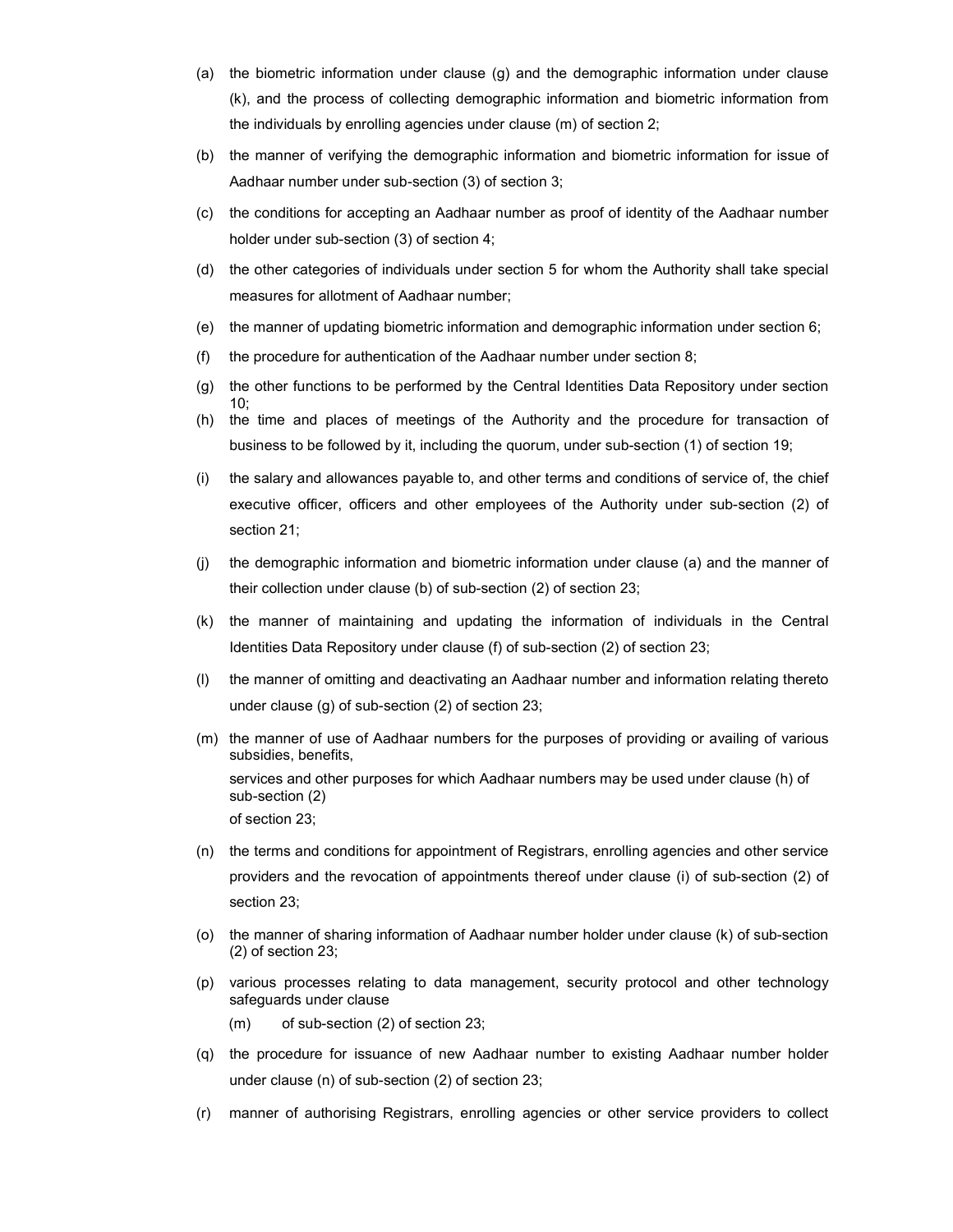such fees for services provided by them under clause (0) of sub-section (2) of section 23;

- (s) policies and practices to be followed by the Registrar, enrolling agencies and other service providers under clause (r) of sub-section (2) of section 23;
- (t) the manner of accessing the identity information by the Aadhaar number holder under the proviso to sub-section (5) of section 28;
- (u) the manner of sharing the identity information, other than core biometric information, collected or created under this Act under sub-section (2) of section 29;
- (v) the manner of alteration of demographic information under sub-section (1) and biometric information under sub-section (2) of section 31;
- (w) the manner of and the time for maintaining the request for authentication and the response thereon under sub-section (1), and the manner of obtaining, by the Aadhaar number holder, the authentication records under sub-section (2) of section 32;
- (x) any other matter which is required to be, or may be, specified, or in respect of which provision is to be or may be made by regulations.

55. Laying of rules and regulations before Parliament. Every rule and every regulation made under this Act shall be laid, as soon as may be after it is made, before each House of Parliament, while it is in session, for a total period of thirty days which may be comprised in one session or in two or more successive sessions, and if, before the expiry of the session immediately following the session or the successive sessions aforesaid, both Houses agree in making any modification in the rule or regulation, or both the Houses agree that the rule or regulation should not be made, the rule or regulation shall thereafter have effect only in such modified form or be of no effect, as the case may be; so, however, that any such modification or annulment shall be without prejudice to the validity of anything previously done under that rule or regulation.

56. Application of other laws not barred. The provisions of this Act shall be in addition to, and not in derogation of, any other law for the time being in force.

57. Act not to prevent use of Aadhaar number for other purposes under law. Nothing contained in this Act shall prevent the use of Aadhaar number for establishing the identity of an individual for any purpose, whether by the State or any body corporate or person, pursuant to any law, for the time being in force, or any contract to this effect:

Provided that the use of Aadhaar number under this section shall be subject to the procedure and obligations under section 8 and Chapter VI.

58. Power to remove difficulties. (1) If any difficulty arises in giving effect to the provisions of this Act, the Central Government may, by order, published in the Official Gazette, make such provisions not inconsistent with the provisions of this Act as may appear to be necessary for removing the difficulty:

Provided that no such order shall be made under this section after the expiry of three years from the commencement of this Act.

(2) Every order made under this section shall be laid, as soon as may be after it is made, before each House of Parliament.

59. Savings. Anything done or any action taken by the Central Government under the Resolution of